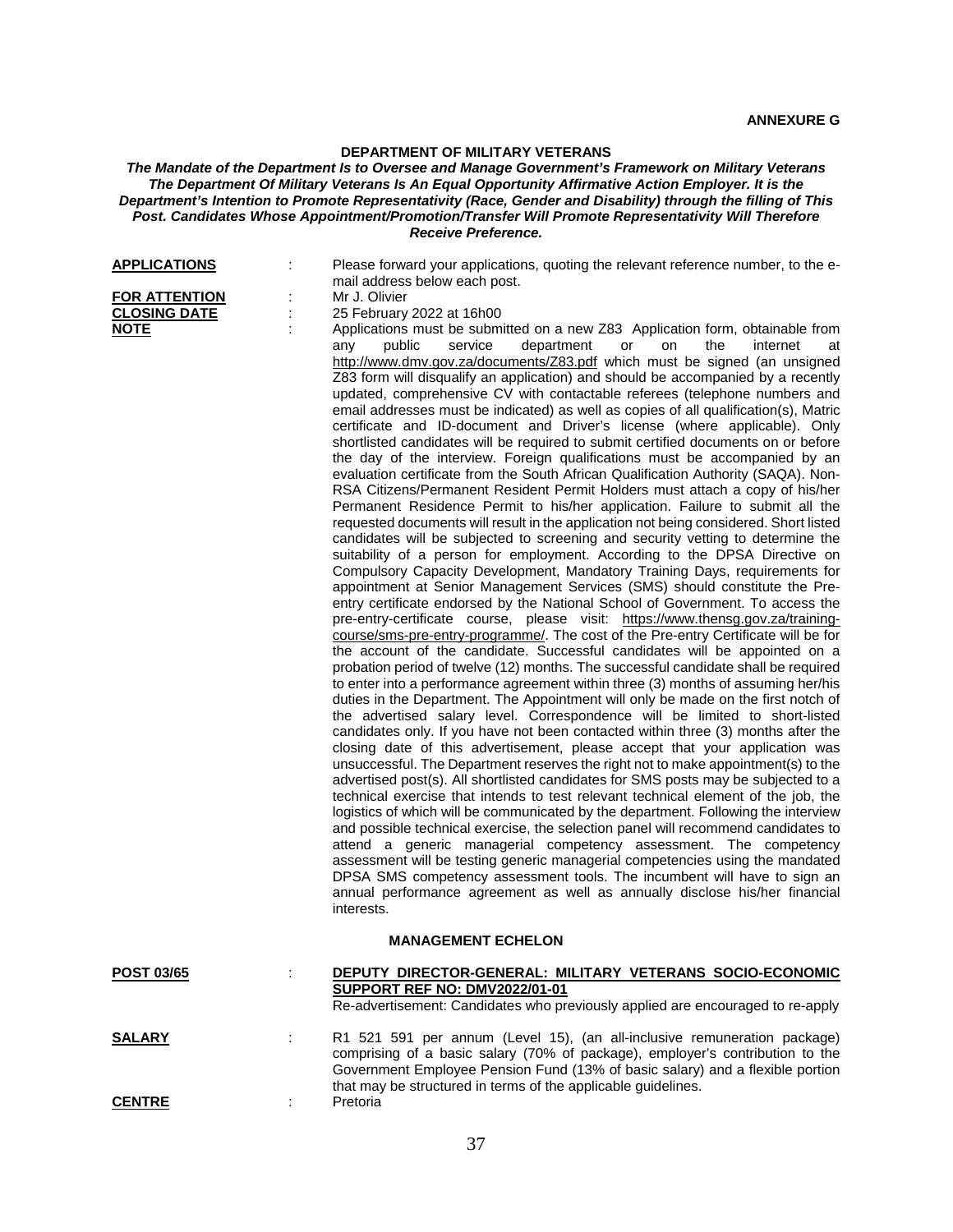**REQUIREMENTS** : A Senior Certificate/Matric Certificate plus undergraduate qualification (NQF level 7) and a post graduate qualification (NQF level 8) in Public Administration, Public Management or any other related qualification as recognized by SAQA. Certificate for entry into the Senior Management Service. Eight (8) to ten (10) years' experience at senior managerial level of which five (5) must be as a member of the SMS in the Public Service. Proven managerial and strategic leadership experience. An effective manager and leader with a proven track record of managing a complex portfolio and strategic tasks. Conversant with public service prescripts and the legislative framework governing public administration. Conversant with the legislative framework governing the delivery of benefits to military veterans. Financial management as it relates to the role and functions of an Accounting Officer under the Public Finance Management Act, 1999. Problem solving and decision making. Service delivery innovation. Change Management. People Management and Empowerment. High level of integrity and honesty. Understanding of the challenges facing military veterans in South Africa.

**DUTIES** : Assume the ultimate responsibility and accountability for all the military veterans socio-economic support services. Oversee the development, management & maintenance of military veterans database, and the registration and deregistration of military veterans. Oversee and guide the development, implementation, monitoring and review of Military Veterans Beneficiary Support strategies, policies and plans. Oversee and ensure compliance with prescripts, norms and standards in the implementation policies, strategies, programs, and projects in relation to Military Veterans benefits. Oversee and guide the seamless transition of military veterans from active service to civilian service. Oversee and guide the process of the orientation of military veterans in reference to civilian life and its implications. Oversee and guide the eligibility, verification and registration of military veterans into the national military veterans database. Oversee and guide the development of a credible military veteran's database and maintenance thereof in order to ensure integrity and security of information. Provide advisory services to the Department on database and eligibility related matters for military veterans. Oversee and guide the undertaking of assessments and identify service delivery bottlenecks in the area of Military Veterans benefits and services and provide recommendations for the resolution of such. Oversee and guide the processing of military veterans complaints. Oversee and guide the undertaking of investigations into military veteran's complaints. Oversee and guide the internal review mechanisms related to the disbursement of military veterans benefits. Oversee and guide the process of resolving military veteran's disputes and the maintenance of records thereof. Manage the provision of support to military veterans in lodging complaints. Oversee and manage the provision of health care support services to military veterans. Oversee the development and implementation of policies and procedures that will guide the provision of health care and wellness support services to military veterans. Oversee and guide the undertaking of an intensive national health assessment in order to determine the disease profile of military veterans. Manage engagements, interactions and collaborations with government departments and private sector partners who have been identified to provide health care and other related support services to military veterans. Oversee and guide the compensation of military veterans who sustained disabling injuries, severe psychological and neuropsychiatric trauma and terminal diseases resulting from participation in military activities. Oversee and guide the development and implementation of curative and preventative treatment programs for military veterans. Oversee and guide the referrals of military veterans to external and internal service providers. Manage the implementation of programs and interventions that seek to look after the general wellbeing of military veterans. Oversee and guide programs that are meant to relief social distress of military veterans that are vulnerable. Oversee and guide the provision of treatment and counselling services to military veterans. Oversee and guide the process of ensuring that the unique needs of military veterans in relation to wellbeing and health care support services are provided for. Oversee and guide the assessment and identification of medically and psychologically related problems affecting military veterans and the development of appropriate interventions. Oversee the management of service provider networks. Manage the implementation of service level agreements with partners and identified service providers on benefits access for military veterans. Oversee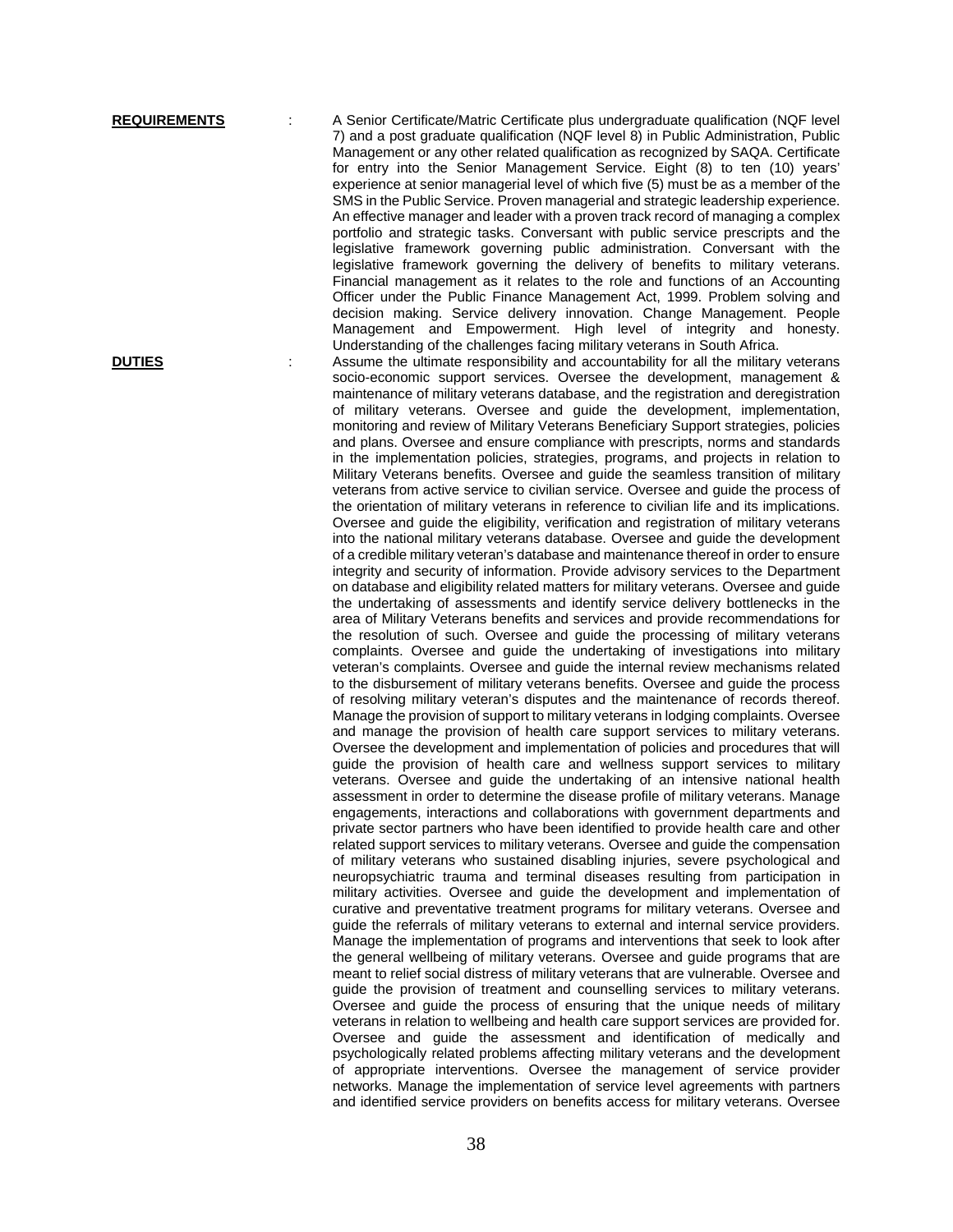|                                         |   | and guide the establishment and management of service provider networks for<br>primary, secondary and tertiary health care and wellness services for military<br>veterans. Oversee and guide the establishment and management of partnerships<br>with community based treatment centres, mobile clinics and emergency medical<br>services. Establish and maintain good relations within the department, NGO's and<br>all stakeholders / partners. Liaise and co-ordinate with governmental, non-<br>governmental institutions and other structures and organizations. Represent the<br>department in various meetings with stakeholders and partners. Collaborate with<br>the department of Defence regarding information on retiring military veterans.<br>Provide strategic guidance and leadership in the provision of comprehensive socio-<br>economic support services to military veterans and their dependants, i.e. housing,<br>pensions, public transport, education and social relief of distress. Manage the<br>development and implementation of legislative framework, policies and procedures<br>that will guide the provision of socio-economic support services to military<br>veterans. Provide strategic guidance and leadership in the process of ensuring that<br>the unique socio-economic needs of military veterans are identified. Oversee the<br>provision of support to military veterans on all relevant economic and socially<br>related matters. Provide strategic leadership in the management of the branch and<br>the department. Provide strategic guidance and leadership in the management of<br>financial and human resources of the branch. Provide strategic guidance and<br>leadership in the management of the department in general working in unison with<br>the Director General, other Deputy Directors-General and the entire management<br>collective. |
|-----------------------------------------|---|------------------------------------------------------------------------------------------------------------------------------------------------------------------------------------------------------------------------------------------------------------------------------------------------------------------------------------------------------------------------------------------------------------------------------------------------------------------------------------------------------------------------------------------------------------------------------------------------------------------------------------------------------------------------------------------------------------------------------------------------------------------------------------------------------------------------------------------------------------------------------------------------------------------------------------------------------------------------------------------------------------------------------------------------------------------------------------------------------------------------------------------------------------------------------------------------------------------------------------------------------------------------------------------------------------------------------------------------------------------------------------------------------------------------------------------------------------------------------------------------------------------------------------------------------------------------------------------------------------------------------------------------------------------------------------------------------------------------------------------------------------------------------------------------------------------------------------------------------------------------------------------------------|
| <b>ENQUIRIES</b><br><b>APPLICATIONS</b> |   | Mr J. Olivier Tel No: 012 765 9314<br>Email applications to: Recruit1@dmv.gov.za                                                                                                                                                                                                                                                                                                                                                                                                                                                                                                                                                                                                                                                                                                                                                                                                                                                                                                                                                                                                                                                                                                                                                                                                                                                                                                                                                                                                                                                                                                                                                                                                                                                                                                                                                                                                                     |
| <b>POST 03/66</b>                       |   | DEPUTY DIRECTOR-GENERAL: CORPORATE SERVICES<br><b>REF</b><br><b>NO:</b><br>DMV2022/01-02                                                                                                                                                                                                                                                                                                                                                                                                                                                                                                                                                                                                                                                                                                                                                                                                                                                                                                                                                                                                                                                                                                                                                                                                                                                                                                                                                                                                                                                                                                                                                                                                                                                                                                                                                                                                             |
| <b>SALARY</b>                           |   | R1 521 591 per annum (Level 15), (an all-inclusive remuneration package)<br>comprising of a basic salary (70% of package), employer's contribution to the<br>Government Employee Pension Fund (13% of basic salary) and a flexible portion<br>that may be structured in terms of the applicable guidelines.                                                                                                                                                                                                                                                                                                                                                                                                                                                                                                                                                                                                                                                                                                                                                                                                                                                                                                                                                                                                                                                                                                                                                                                                                                                                                                                                                                                                                                                                                                                                                                                          |
| <b>CENTRE</b><br><b>REQUIREMENTS</b>    |   | Pretoria<br>A Senior Certificate/Matric Certificate plus undergraduate qualification (NQF level<br>7) and a post graduate qualification (NQF level 8) in Public Administration, Public<br>Management / Sciences or equivalent qualification as recognized by SAQA.<br>Certificate for entry into the Senior Management Service. Eight (8) to ten (10) years'<br>experience at senior managerial level of which five (5) must be as a member of the<br>SMS in the Public Service. Technical Competencies: Comprehensive knowledge<br>of the Public Service Act and Public Service Regulations, Government Systems<br>and Structures, Information Systems Operations, Management of Information<br>Security Systems and Human Resource Management. Proven managerial and<br>strategic leadership experience. An effective manager and leader with a proven<br>track record of managing a complex portfolio and strategic tasks. Conversant with<br>public service prescripts and the legislative framework governing public<br>administration. Financial management as it relates to the role and functions of an<br>Accounting Officer under the Public Finance Management Act, 1999. Problem<br>solving and decision making. Service delivery innovation. Change Management.<br>People Management and Empowerment. High level of integrity and honesty.<br>Understanding of the challenges facing military veterans in South Africa.                                                                                                                                                                                                                                                                                                                                                                                                                                                                 |
| <b>DUTIES</b>                           | ÷ | Assume the ultimate responsibility and accountability for all the corporate support<br>services functionaries. Provide guidance and leadership in provision of strategic<br>planning, monitoring and evaluation processes. Oversee the development and<br>implementation of policies and procedures that relate to strategic planning<br>processes. Co-ordinate the research and development of a contemporary planning<br>strategy, procedures and formats. Oversee the linking of departmental strategies,<br>priorities, budget, operational plans etc. Manage the regular updating/reviewing/<br>renewing and roll-out of strategic and business plans concurrent with departmental<br>and service delivery objectives. Manage the facilitation of review sessions in<br>context of department's commitments and priorities and oversee the undertaking<br>of value for money audits to evaluate performance against pre-determined goals                                                                                                                                                                                                                                                                                                                                                                                                                                                                                                                                                                                                                                                                                                                                                                                                                                                                                                                                                        |